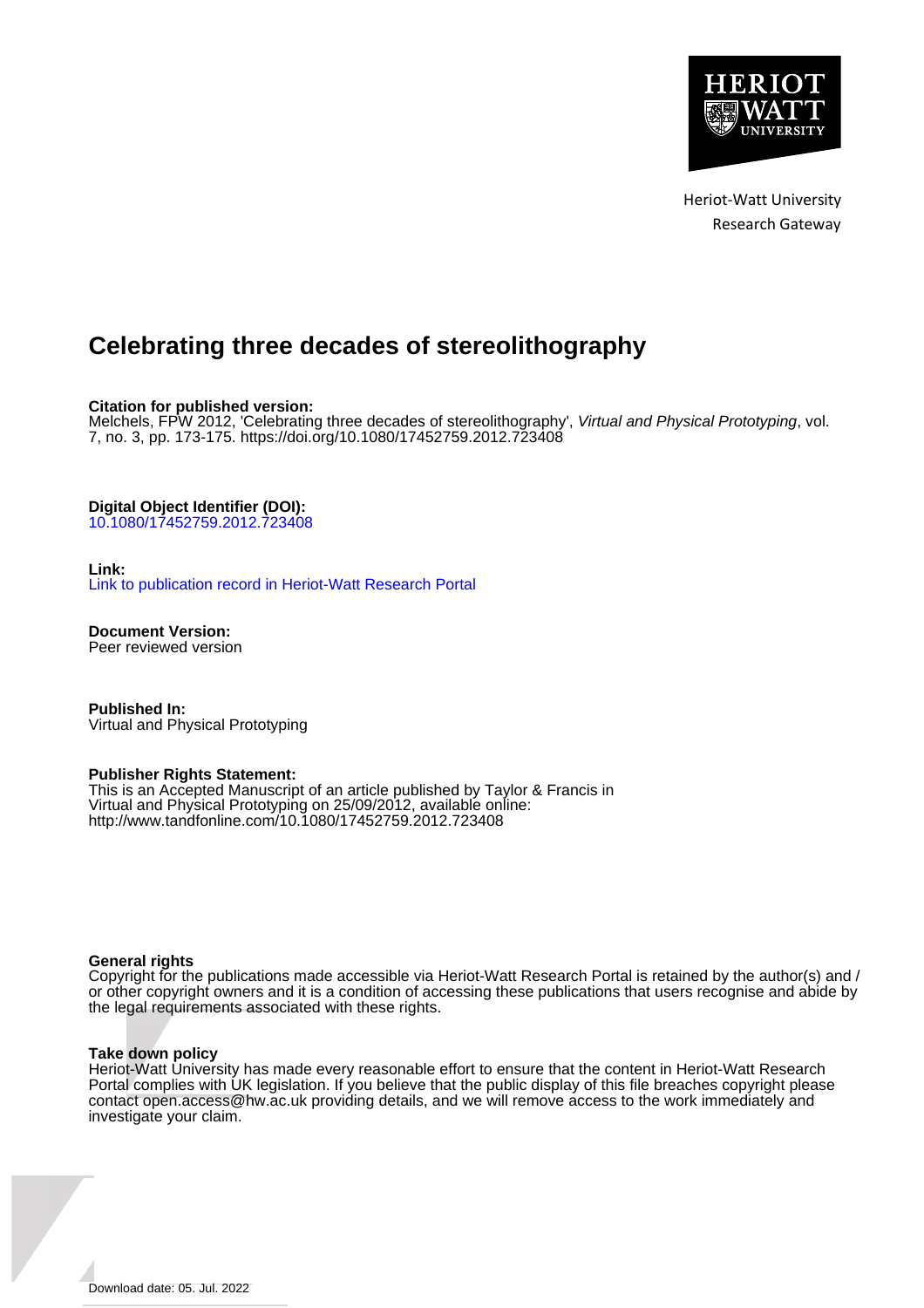## **Celebrating three decades of stereolithography**

Ferry P.W. Melchels

Guest editor special issue

*Institute of Health and Biomedical Innovation, Queensland University of Technology, Brisbane, Australia*

60 Musk Avenue Kelvin Grove 4059 QLD Australia ferry.melchels@qut.edu.au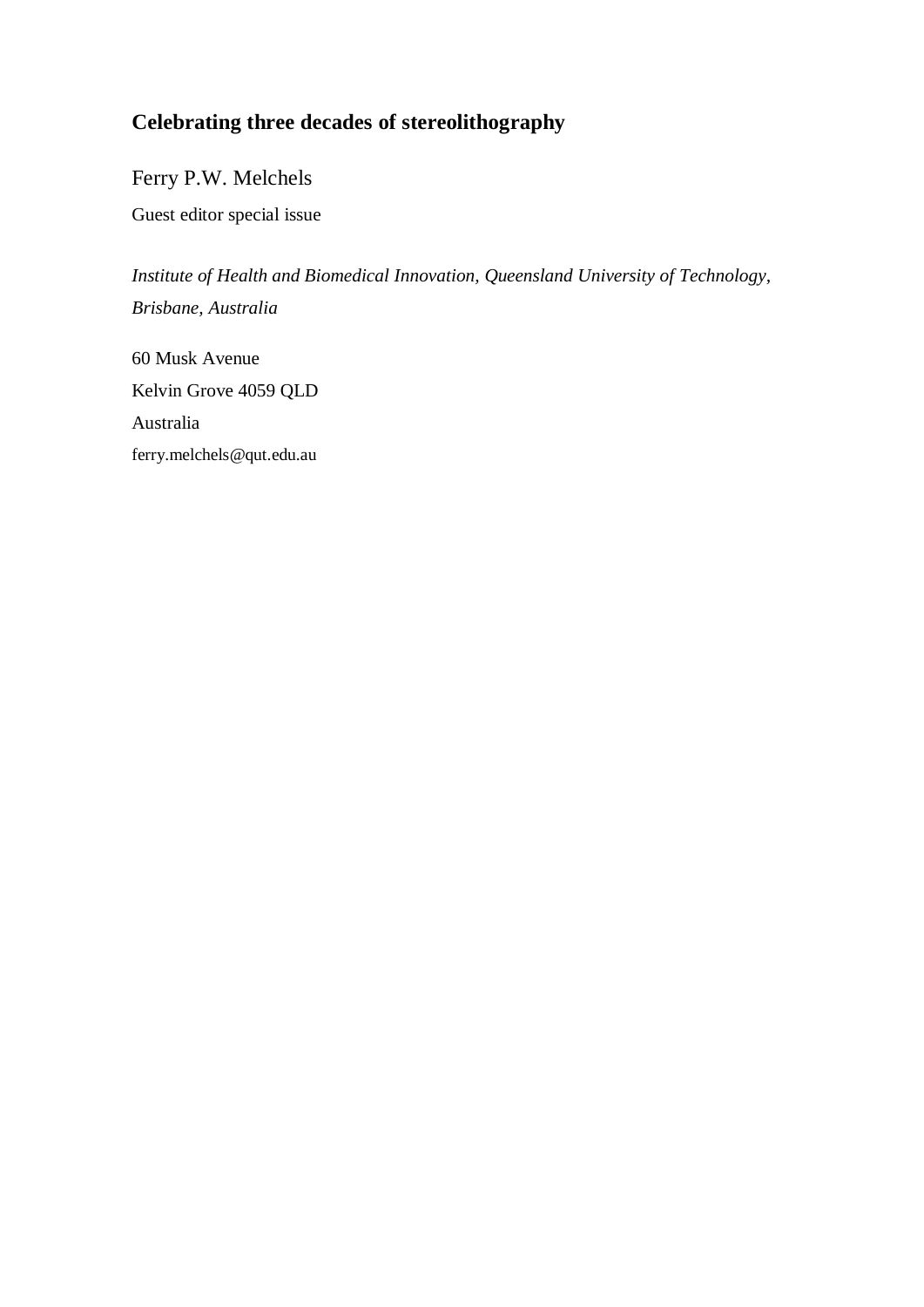## **Celebrating three decades of stereolithography**

It was the early 1980's, a time in which industrial manufacturing processes became more and more computer-controlled and optimised towards speed, accuracy and costefficiency. The design and product development process however was still mainly a manual undertaking, employing traditional tooling, mould making and casting techniques for producing prototypes. It could take up to two months before a design was converted into a physical prototype, and after evaluation the design would be altered and this cycle would be iterated several times. This led Charles (Chuck) Hull of Ultra Violet Products to come up with stereolithography, a new technique that employs computer-controlled laser curing of a resin to automatically fabricate plastic prototypes from computer-aided design (CAD) files, bringing the time to produce a physical prototype down from several weeks to a few hours. He filed a patent application for the technique in 1984, and after granting of the patent (Charles W. Hull, 1986) brought the first stereolithography apparatus to the market in 1986 under a new company called 3D Systems. With this he did not only invent a new technique, but initiated a whole new approach to product development, a revolution which is still happening today. We are therefore proud to have the inventor of stereolithography technique describe his experience in a foreword to this special issue. We are also obliged to Terry Wohlers, the world leading market analyst in the area of Rapid Prototyping/Additive Manufacturing, who puts the role of stereolithography in industry in past, present and future in perspective in his foreword.

Let us shortly introduce stereolithography (SL) to those readers unfamiliar with the technique. One starts with a CAD file, which can be drawn from scratch or can be based on digital imaging results, such as applied in reverse engineering or patientspecific medical applications. The 3D structure is (virtually) sliced into layers of a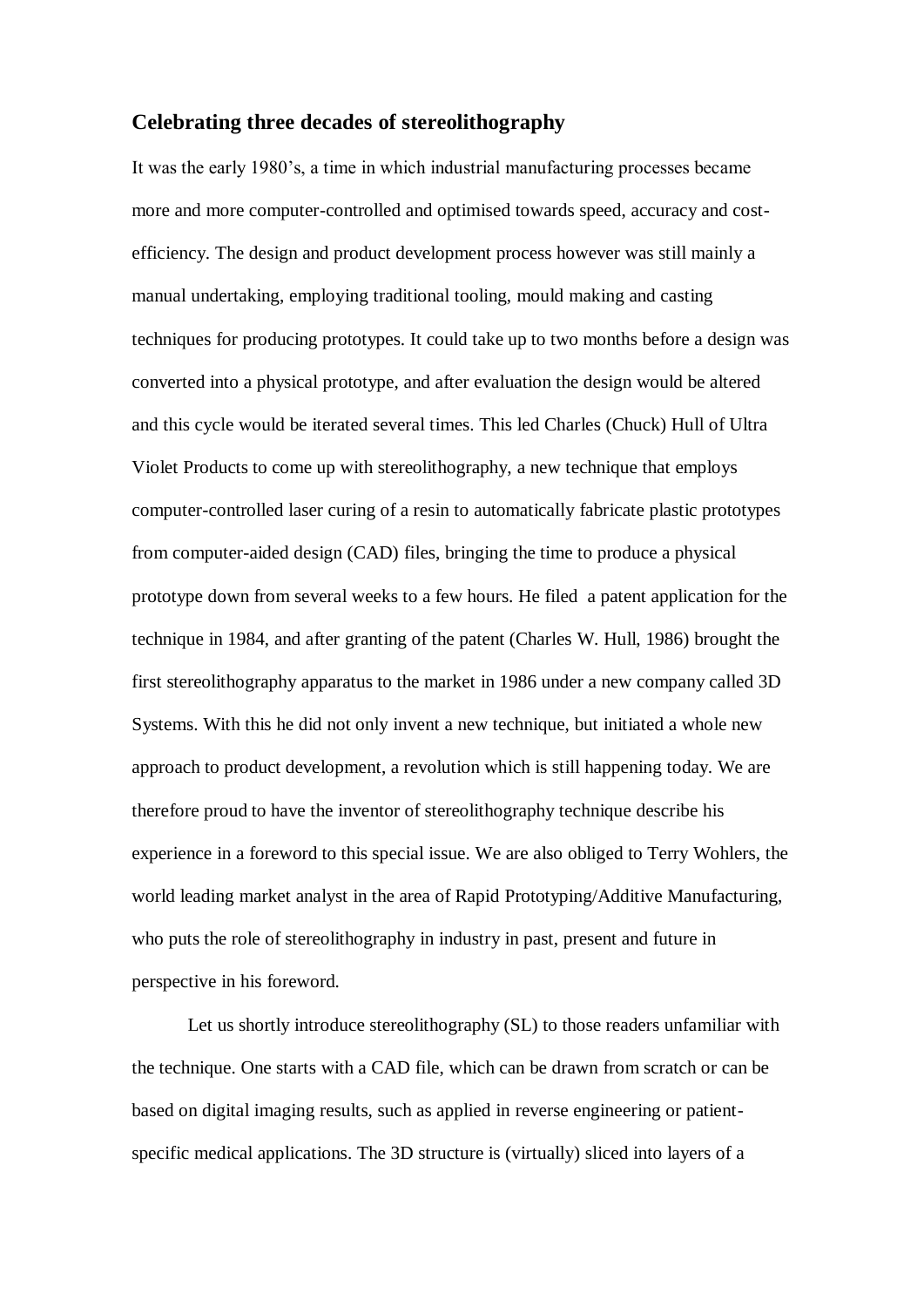specific thickness that is used in the fabrication process (usually in the range of 25-100 m). These data are then uploaded to the stereolithography apparatus (SLA) and the structure is fabricated in a layer-by-layer manner. The manufacturing of 3D objects by SL is based on the spatially controlled solidification of a liquid resin by photo-initiated polymerisation. Using a computer-controlled laser beam or a digital light projector with a computer-driven build stage, a pattern is illuminated on the surface of a resin. As a result of this, the resin in the pattern is solidified to a defined depth, until it adheres to the preceding layer. Then, the platform with attached structure is moved away from the surface with a distance equalling one layer thickness, after which the built layer is recoated with liquid resin. This cycle is repeated many times until a solid, threedimensional object is obtained from which the excess resin is drained and washed off. For the interested reader, an excellent book on the fundamentals and practical application of SL was published already in 1992 by Paul Jacobs and still is an indispensable source for anyone working with the technique (Jacobs, 1992).

The introduction of SL opened up a whole new technological field which has been filled up with other new techniques among which laser sintering, fused deposition modelling, 3D printing and electron beam modelling. These techniques were (and often still are) termed Rapid Prototyping techniques, as initially they were mainly used to produce physical prototypes. As these technologies are continuously evolving, more and more materials are becoming available, fabrication costs are decreasing and the properties of manufactured parts are becoming better, these techniques are increasingly being used for the rapid manufacturing of fully functional products in small series. The time gain in product development, freedom of design and tool-free fabrication can outweigh the increased fabrication costs per item (Wendel, et al., 2008). As we are moving away from prototyping as the only application of such techniques, the term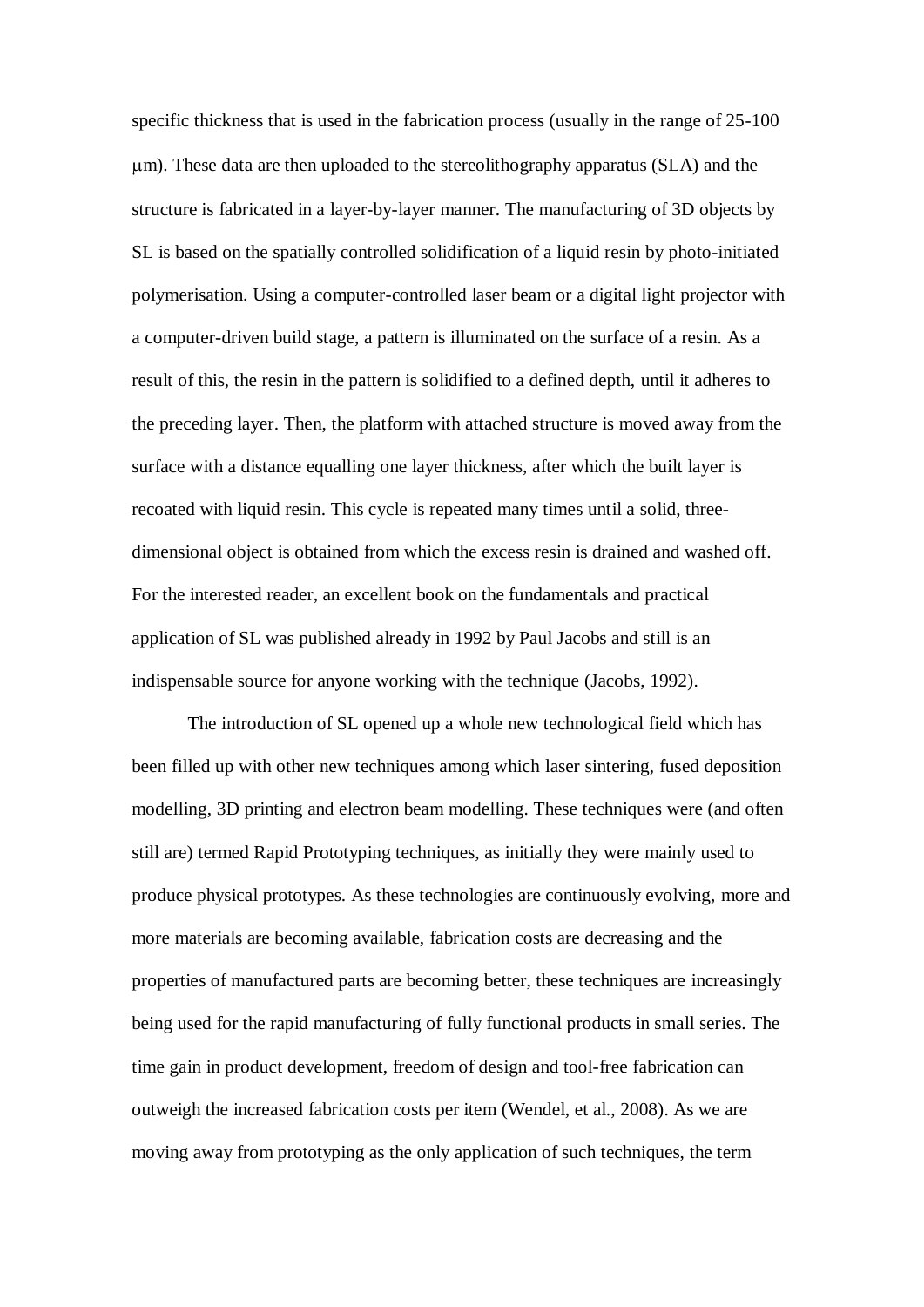Rapid Prototyping techniques is gradually being replaced by Additive Manufacturing (AM), as defined by the latest ASTM standard (ASTM-International, 2010). Regarding accuracy and resolution, stereolithography is superior to most other AM techniques. While in most fabrication techniques the smallest details are  $50-200 \mu m$  in size, many commercially available stereolithography setups can build objects that measure several cubic centimetres at an accuracy of  $20 \mu m$ . Stereolithography setups have been developed that make use of two-photon initiation of the polymerisation reaction, and in the laboratory, millimetre-sized structures with sub-micron resolution have been fabricated using these setups (Maruo & Ikuta, 2002). Such accuracy has not been achieved with any other AM technique.

Since its introduction, SL has attracted the attention of many researchers in industry as well as in the academic world. Where some focus on the further improvement of the technique or the development of new materials, others have adopted SL as a useful tool to find answers to their research questions in a variety of fields. The figure below shows the number of published journal articles on SL per year over the past 25 years, as indexed by Thomson Reuters Web of Science. All publications with stereolithography in their title are shown, as well as those with stereolithography in one or more of the topic fields (*i.e.* title, abstract or keywords). In the early years, when most research using stereolithography was on establishment of the technique itself, almost all papers on SL also had stereolithography in their title. Since 1995 the number of new publications with stereolithography in the title appearing each year has been stable at around 35, indicating continuous research activity with an important focus on the technique itself. The number of papers with stereolithography in the topic however has been gradually growing up to 142 papers published in 2011, indicating an increase in the application of SL without the research necessarily being on the technique itself.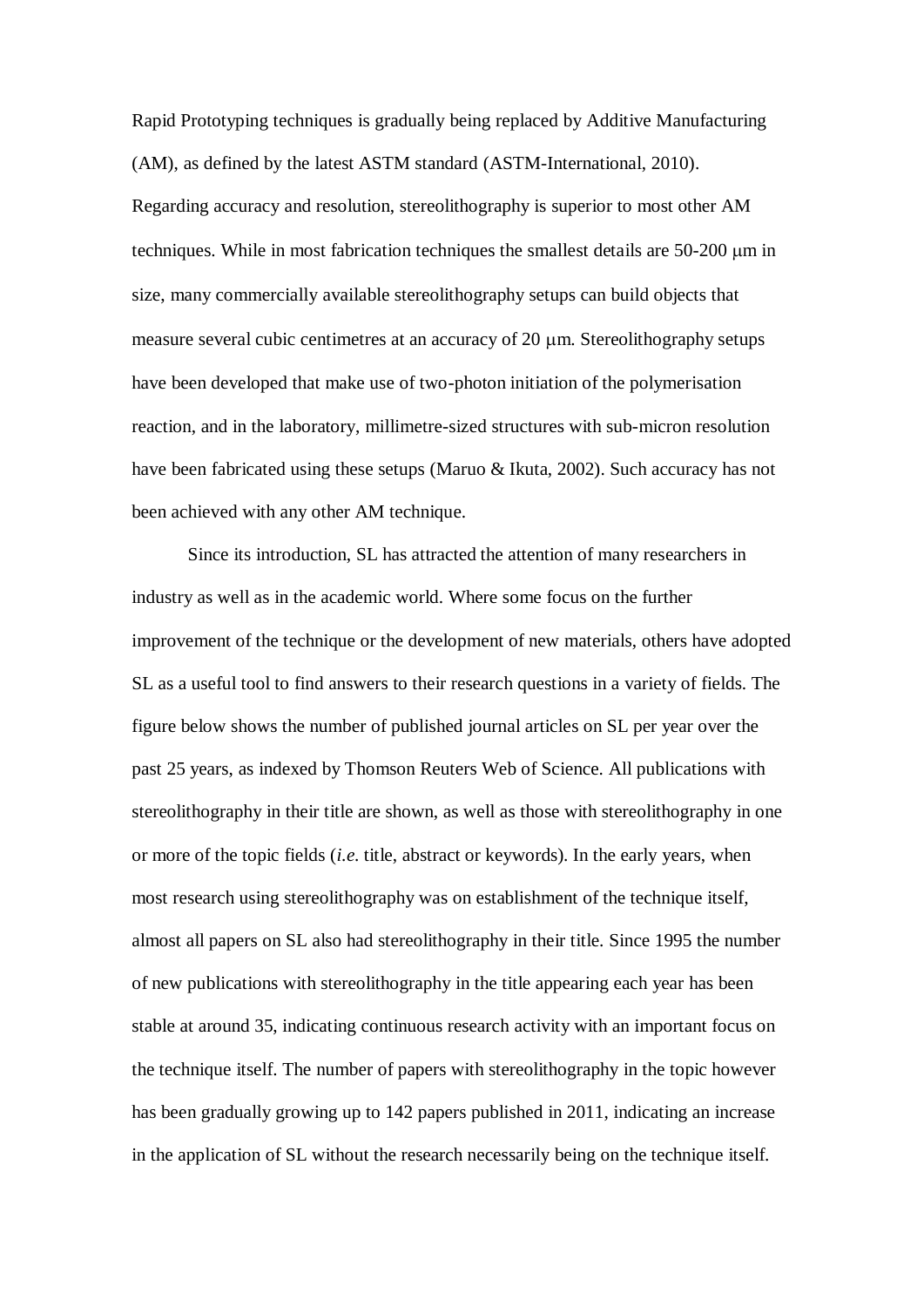

Figure 1. Papers published per year with either stereolithography in the title or in one of the topic fields (*i.e.* title, abstract or keywords)

This special issue on stereolithography gives a sample of the SL-based research activity anno 2012, with a mixture of papers on development, and on application in various fields. A feature article in this issue covers a decade of research to tackle the challenge of including multiple materials in one construct. This is still one of the major limitations of the SL technique. Another paper on technique development highlights ceramic stereolithography. It has been known since late last century (Chu, Szczepkowski, Wagner, & Halloran, 1996) that polymeric stereolithography resins can be loaded with ceramic powder to create composite parts with surprisingly high accuracy, taking into consideration that these particles scatter the incident light beam. With high volume fractions of ceramic particles, it is even possible to convert the green composite to purely ceramic parts by a simultaneous pyrolysis and sintering process. The included paper on this topic describes a systematic study into the influence of fabrication and post-processing parameters on the accuracy of SL-built ceramic parts.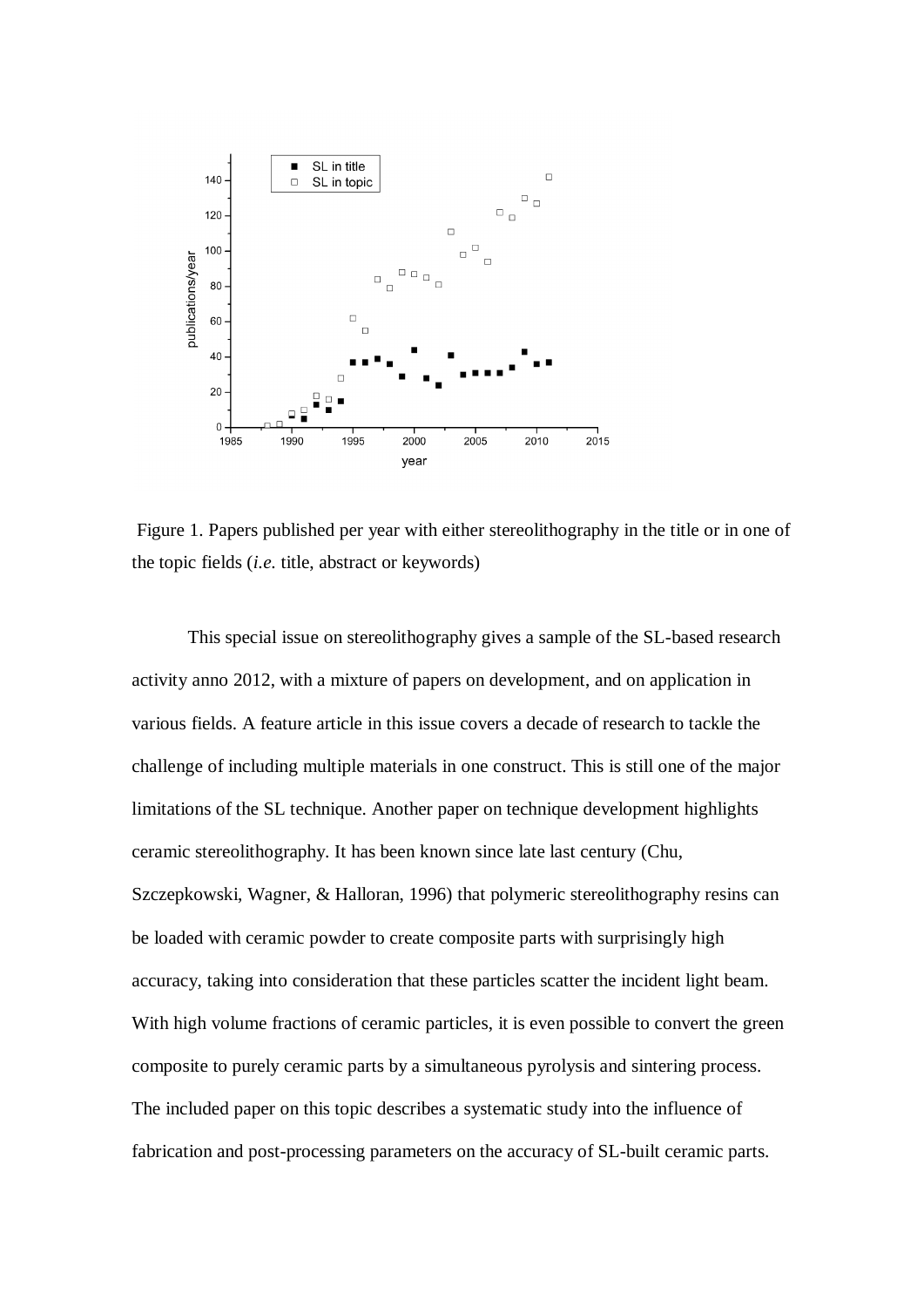Another paper describes the use of stereolithography-fabricated micro reactors to study the photolytic degradation of salicylic acid as a model water pollutant. The freedom of design and accuracy make SL a suitable technique for this purpose. A clinical dental application is also presented in this issue, describing a case study of the use of a stereolithography-fabricated model donor tooth and several guides to facilitate preoperative planning as well as surgery in the case of tooth auto transplantation in a 10 year old child. Our fifth paper is a different example of a biomedical application; a study on the influence of fibronectin patterns on shape and direction of cells seeded on SL- fabricated patterned PEG-based hydrogels.

From being the only rapid prototyping technique around, SL has now become one of many. Each technique has its specific pros and cons. Particular disadvantages of SL are the limited range of available materials (one needs a photo-curable resin) and high costs. The last few years have seen the introduction of many low-cost additive manufacturing setups, mainly based on fused deposition modelling. With this evolution, a large audience of non-professional users and developers has become involved. It is now possible to order a kit for 1 to 2 thousand US dollars and build your own 'Fabber' at home. This 'democratisation of manufacturing' is said to cause a revolution similar to the introduction of the personal computer (Harouni, 2011). Stereolithography is perhaps too costly and complex to be part of this development, although attempts are made to miniaturise and simplify the setups for this technique as well (Stadlmann, 2011). For high-end applications in industry and research, the relative importance of SL in the field of AM is decreasing as more techniques become available. However, in comparison to other techniques, SL is still particularly versatile with respect to the freedom of designing structures, and the scales and resolutions at which these can be built: submicron sized structures as well as decimetre-sized objects have been fabricated. For this